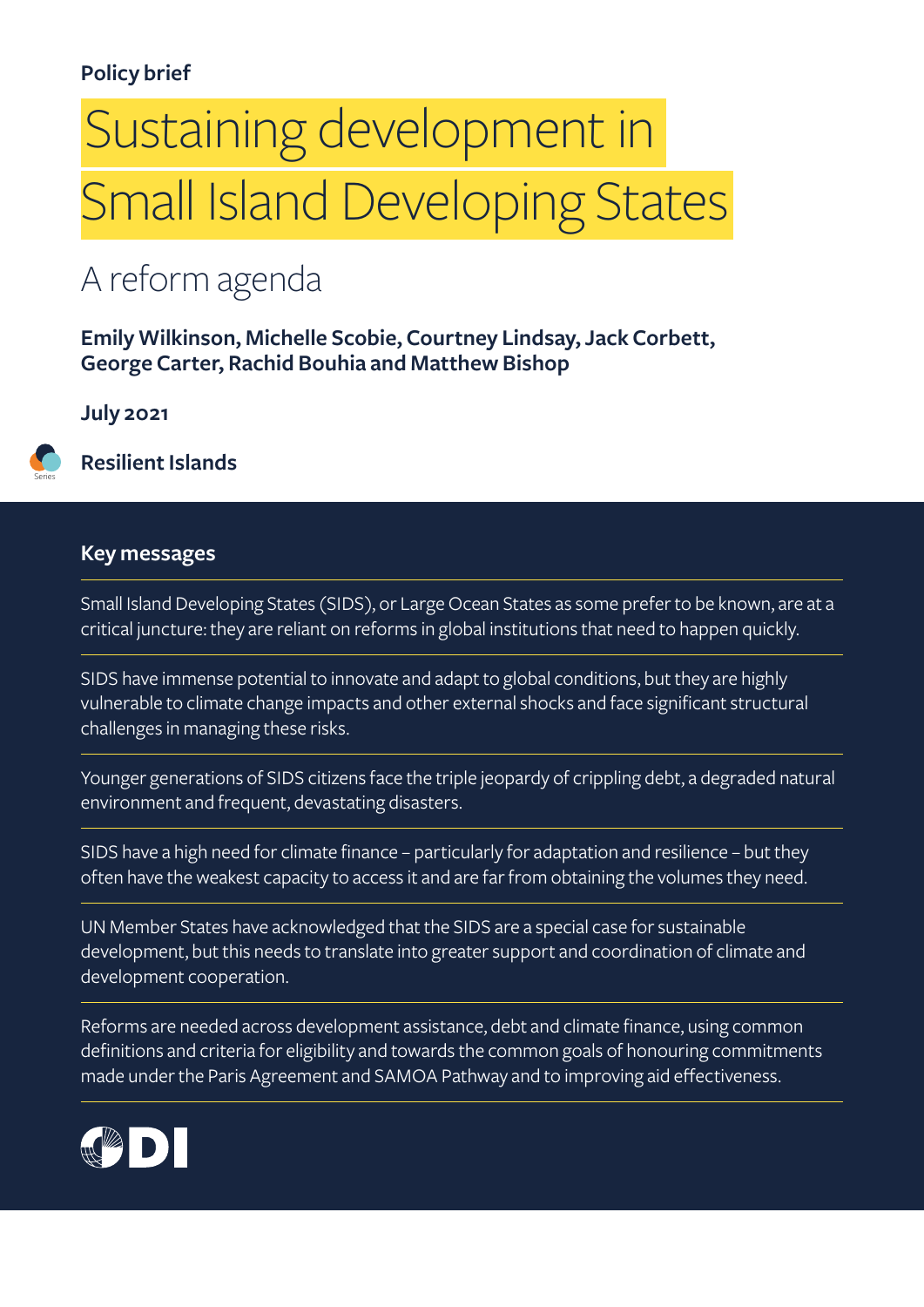# Acknowledgements

The authors would like to thank Rebecca Nadin, Annalisa Prizzon and Wassim Dbouk for reviewing this policy brief, as well as participants in the expert roundtable 'Small Island Developing States (SIDS): Are we reaching a viability tipping point?' (2 June 2021), who commented on the working paper that is the basis of the policy brief.

#### **About the authors**

ORCID numbers are given where available. Please click on the ID icon next to an authors' name in order to access their ORCID listing.

**Emily Wilkinson** is a Senior Research Fellow in the ODI Global Risks and Resilience Programme and Chief Scientific Adviser to the Climate Resilience Agency for Dominica (CREAD).

Michelle Scobie<sup>ID</sup> is a lecturer and researcher at the Institute of International Relations at the University of the West Indies, St. Augustine.

**Courtney Lindsay** is a project development consultant with the Inter-American Development Bank.

Jack Corbett<sup>ID</sup> is Professor of Politics at the University of Southampton.

**George Carter** is a Research Fellow in Geopolitics and Regionalism at the Department of Pacific Affairs at the Australian National University.

**Rachid Bouhia** is an economist in the United Nations Conference on Trade and Development.

Matthew Bishop<sup>1D</sup> is a senior lecturer in International Politics at the University of Sheffield.

Readers are encouraged to reproduce material for their own publications, as long as they are not being sold commercially. ODI requests due acknowledgement and a copy of the publication. For online use, we ask readers to link to the original resource on the ODI website. The views presented in this paper are those of the author(s) and do not necessarily represent the views of ODI or our partners.

This work is licensed under CC BY-NC-ND 4.0.

How to cite: Wilkinson, E., Scobie, M., Lindsay, C., Corbett, J., Carter, G., Bouhia, R. and Bishop, M. (2021) *Sustaining development in Small Island Developing States: a reform agenda*. Policy brief. London: ODI [\(www.odi.org/en/sustaining-development-in-small-island-developing-states](http://www.odi.org/en/sustaining-development-in-small-island-developing-states)).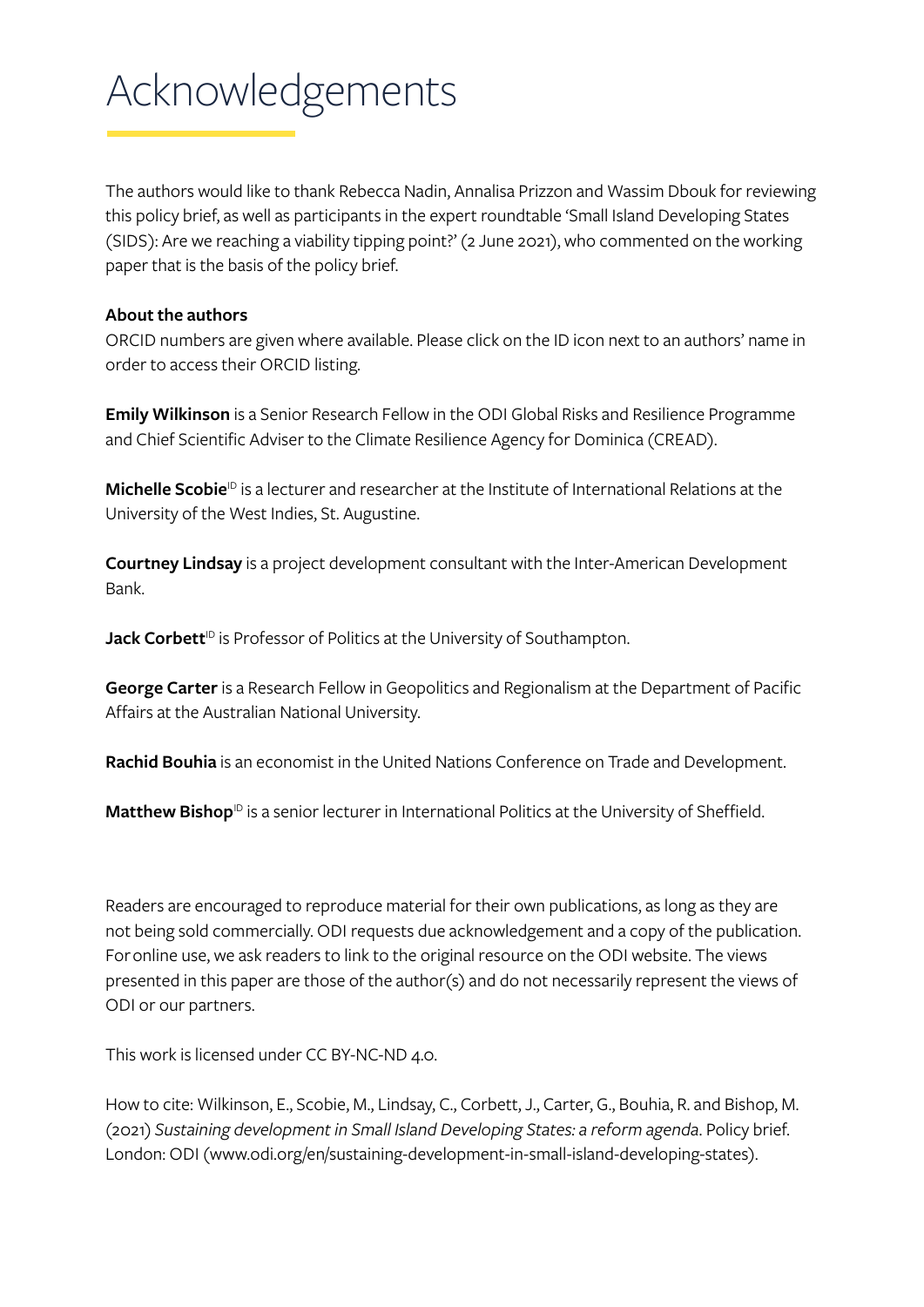### Sustainable development constraints in SIDS

Small Island Developing States (SIDS) have faced pivotal moments when policy agendas have undergone a marked shift in emphasis and direction – for example, the loss of trade preferences for exports to Europe under the Lomé Convention (Girvan, 2010; Heron, 2011; 2013). The confluence of increased attention being paid to climate change adaptation at the 26th UN Climate Change Conference of the Parties (COP26) in Glasgow, post-Covid-19 'green' recovery and debt restructuring, and shifting donor agendas (notably in the United States and United Kingdom) may well constitute one of these pivotal moments.

UN Member States have affirmed that SIDS are 'a special case for sustainable development' due to their unique characteristics and needs. But for this designation to have meaning, significant reforms are needed to avoid debt defaults and deterioration in income levels and living standards in SIDS due to the devastating impacts of the pandemic, environmental degradation and extreme weather events. SIDS urgently need financial support to transform their economies and strengthen their resilience to future shocks. These reforms need to be undertaken simultaneously to avoid siloed approaches and with a view to addressing the long-term structural vulnerabilities and challenges that many SIDS face in managing risks.

SIDS have long pursued unconventional economic development strategies, often with great success. Equally, because of their pronounced susceptibility to exogenous shocks, their progress remains fragile and can be set back suddenly and dramatically. Nonetheless, this vulnerability–resilience framing, which has commonly been used to analyse SIDS, has focused too much on intervening variables – exogenous shocks and endogenous capacity to mitigate them. In doing so it misses the wider enabling environment on which the relative economic success of these countries has been based: namely a geopolitical context in which interstate conflict has been rare, borders porous, openness and interconnectedness prized, and the natural environment relatively well preserved. This context has provided stability and opportunities for SIDS to identify and exploit niches (Bishop et al., forthcoming). The immediate post-independence era was one in which aid, trade preferences and relatively open migration schemes underpinned agricultural commodity exports and labour mobility (Heron, 2013). This gave way to a neoliberal era typified by distinct niche strategies associated with globalisation (Payne and Sutton, 2007), during which SIDS were able to sustain relatively high levels of growth compared to other developing regions by harnessing financial services, unlocking the potential of global tourism and tapping into large inflows of remittances.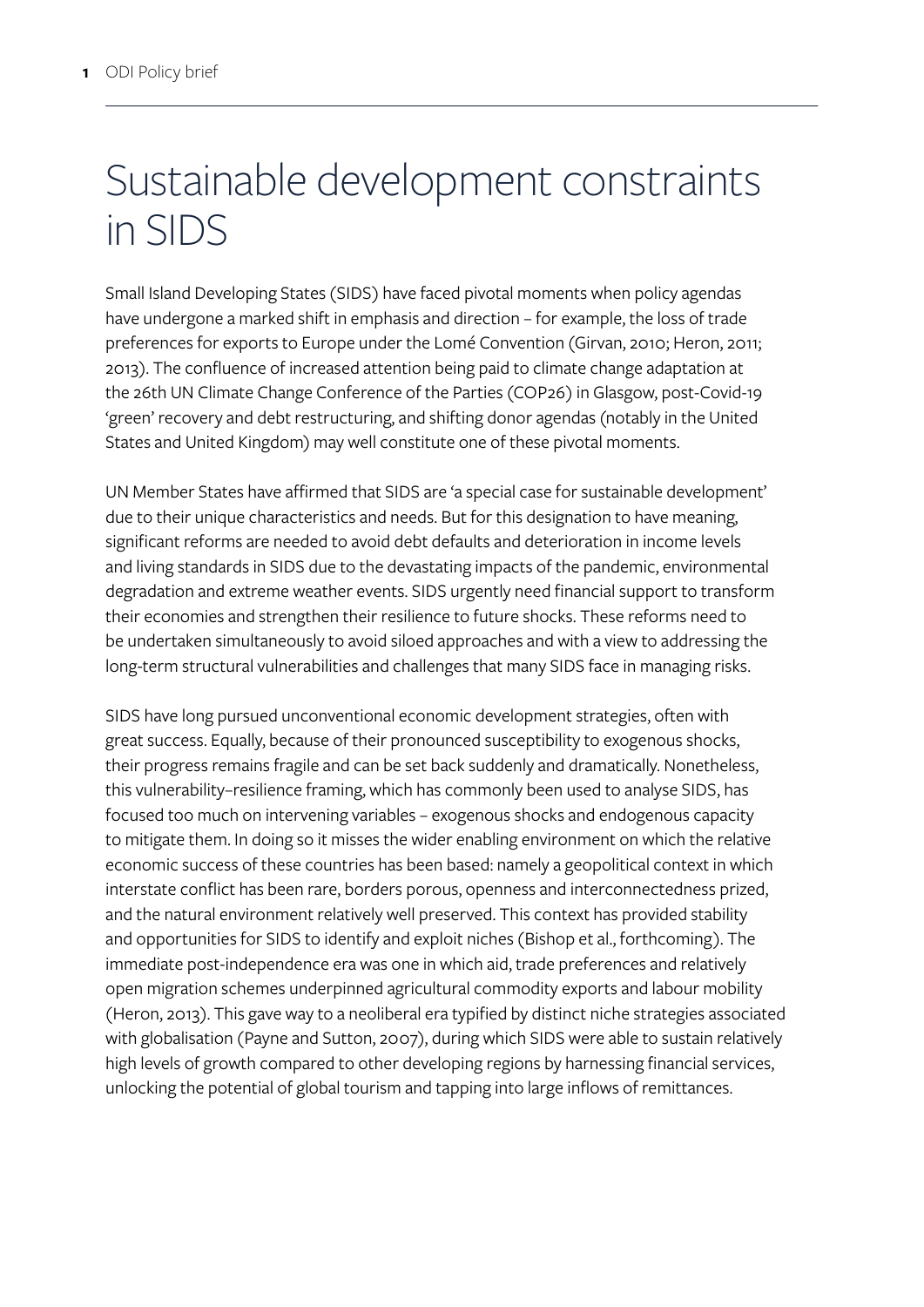We are now entering a new era characterised by global economic upheaval (wrought by the 2008–2011 global financial crisis and the Covid-19 pandemic) and greater external surveillance of offshore finance, the secondary impacts of the pandemic, cracks in the multilateral system, rapidly degrading natural environments and accelerating climate change.

This represents a turning point for SIDS. As the global context changes, so too does their ability to achieve genuinely sustainable development – that is, development which is socially and ecologically viable and sustained and enduring over time. Successfully exploiting new economic niches as they emerge to achieve new development goals via innovation and entrepreneurialism – such as the new opportunities presented by the blue economy – will be crucial in generating development that is both sustainable and sustained.

But this is not dependent simply on judicious national policy and action: the global context is crucial too. Just as traditional avenues for national development shrink and the challenges deepen, there may be a window of opportunity for SIDS to shift global priorities as donors and international organisations seek to make good on the international community's pledge, articulated in the 'Small Island Developing States Accelerated Modalities of Action – SAMOA Pathway,' to treat these states as a special case for sustainable development (UNGA, 2014).

This policy brief outlines three intersecting routes to creating more favourable conditions for SIDS' climate resilience and sustainable development:

- revisiting eligibility criteria and improving access to official development assistance (ODA)
- a fairer share of and improved access to climate finance
- more debt relief and long-term debt restructuring.

Coordinated reforms across these three agendas could help redress some of the challenges faced by SIDS in a changing geopolitical context and a warming world.

### Revisiting eligibility for concessional finance

SIDS encounter a number of difficulties in accessing the development assistance that they need. Most SIDS are middle-income countries (MICs) and many are not eligible to receive concessional finance from multilateral financial institutions. While the World Bank (2019) has extended special treatment to small states in terms of access, financing volumes and concessionality, the evidence suggests that as countries approach or join the MIC group, donor governments scale down their development cooperation programmes (Jalles d'Orey and Prizzon, 2019).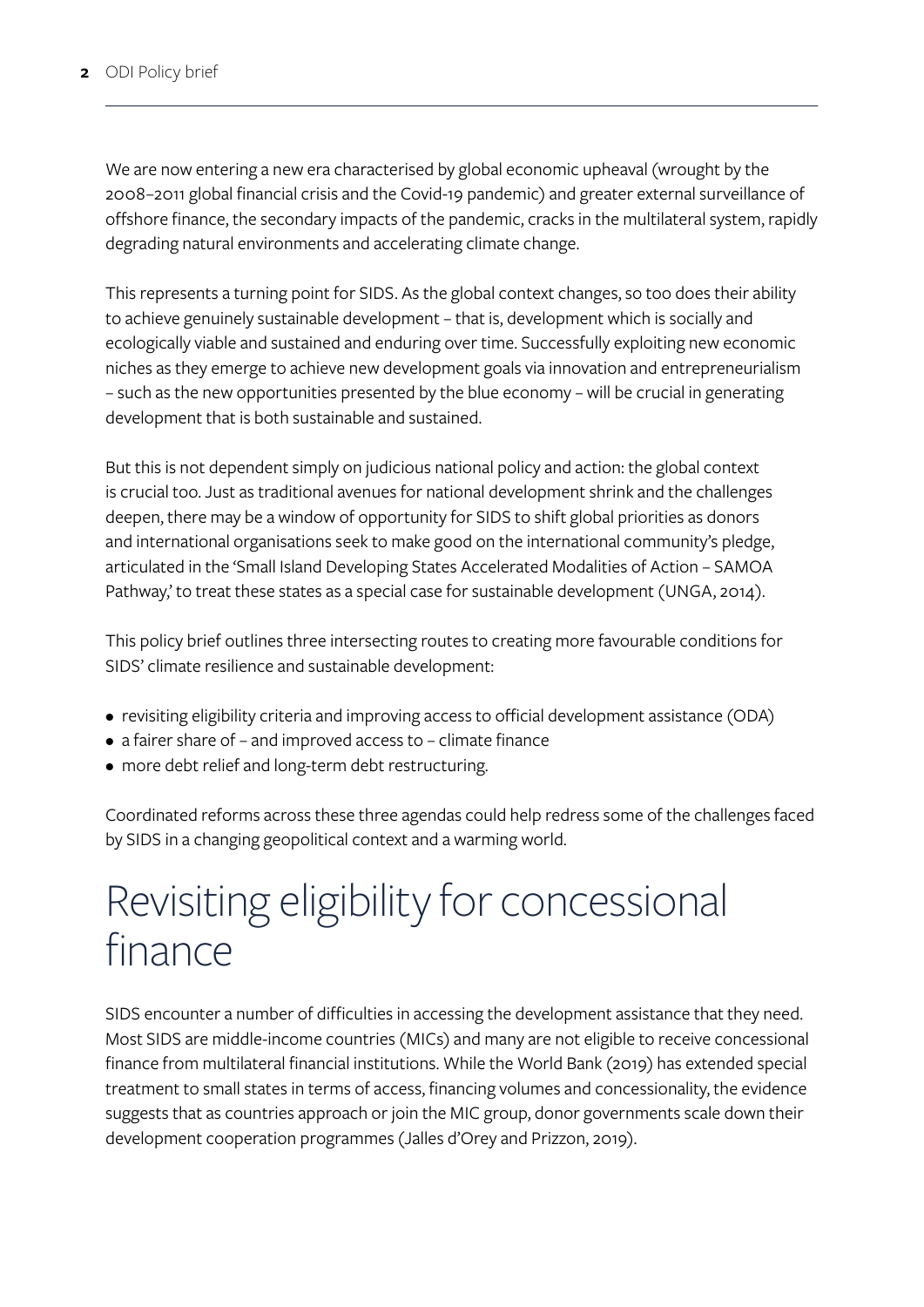Some SIDS are high-income countries (HICs) and therefore ineligible for ODA (after three consecutive years of being a HIC, countries are removed from the list of ODA-eligible countries). Many more SIDS will graduate in the coming years – including Antigua and Barbuda, Palau, and Panama, which will graduate in January 2022 instead of 2021 as expected because of the Covid-19 crisis (Prizzon and Pudussery, 2020).

It has long been argued, however, that gross national income (GNI) per capita is a poor or even deeply misleading measure of developmental progress in SIDS (Bishop and Murray-Evans, 2020). This is for the following reasons:

- Dividing the sum of national income among a small population inherently overstates living standards in the community.
- Taking a snapshot in time tells us little about changes in growth rates (many SIDS have suffered real-term stagnation for decades).
- GNI per capita tells us little about the distribution of income levels (most SIDS are extremely unequal, with small elites capturing most gains).
- SIDS are generally dependent on external finance and enclave forms of development, such as tourism or offshore finance, so rents often accrue to outside actors (Bishop, 2013).

Recent studies suggest that SIDS' graduation from the Least Developed Country (LDC) category happens through a combination of limited diversification towards services, in particular tourism, and investment in human capital (Quak, 2019). This concentration on a few service sectors heightens vulnerability to external shocks. Added to this, as SIDS transition, private capital flows – such as foreign direct investment and remittances – do not increase as fast as for other countries, and levels of debt increase. This makes it increasingly difficult for SIDS to make the capital investments necessary to buttress themselves against climate change impacts.

SIDS at all levels of per capita income will require substantial external assistance to adapt to climate change.<sup>1</sup> Meanwhile, signatories of the Paris Agreement have committed to looking at all financial flows (public and private, domestic and international) and ensuring that these support a transition to a low-greenhouse gas emissions, climateresilient world.<sup>2</sup> ODA allocations to SIDS are thus not only an issue of development effectiveness and financial stability but also fulfil a global commitment to help climatevulnerable states transform their economies and strengthen their resilience.

The Multidimensional Vulnerability Index (MVI) being developed for SIDS by the United Nations offers great potential for developing additional (or exceptional) eligibility criteria for

<sup>1</sup> At present, SIDS receive very small amounts of external financial assistance relative to their needs. The Organisation for Economic Co-operation and Development (OECD) estimates that Total Official Support for Sustainable Development to all SIDS in 2017, which includes ODA, concessional and nonconcessional finance, amounted to \$4.1 billion (OECD, 2020a).

<sup>2</sup> Article 2.1c of the Paris Agreement (2015).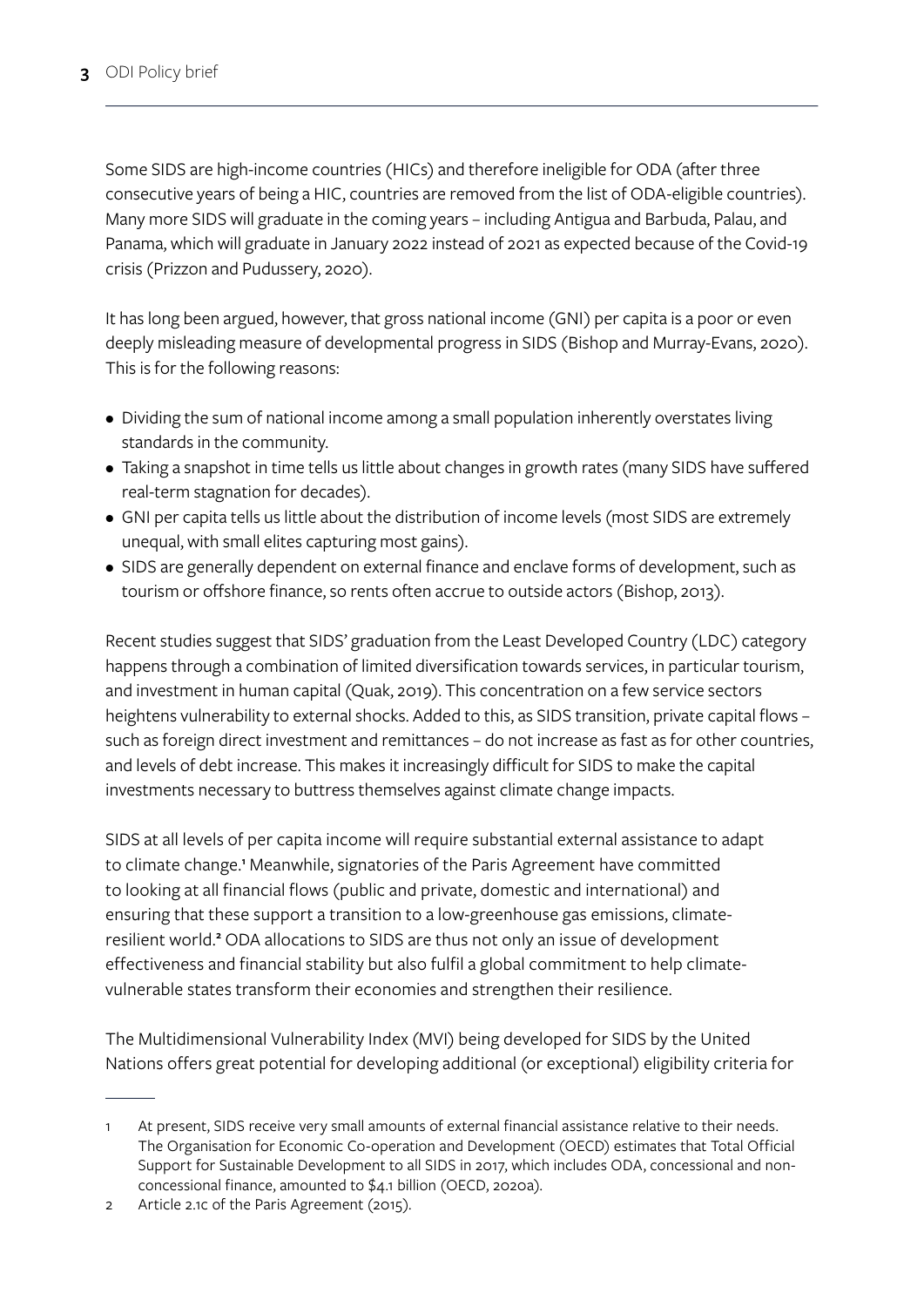concessional finance that align with commitments under the Paris Agreement. The MVI could be used to improve resource allocation across all international financial institutions and help SIDS that graduate in the future to access concessional finance. This would support a transition to more sustained models of development in SIDS in combination with increased climate finance and debt reduction.

In parallel to discussions about eligibility criteria, development partners also need to create more systematic and longer-term approaches to strengthening national capacities and overcoming absorptive constraints (Quak, 2019). High transaction costs are a structural problem for small administrations and are not easily avoided (Corbett and Veenendaal, 2019). There are, however, forms of assistance, such as budget support and long-term capacity development programmes, that can help ensure that it does not prevent SIDS from accessing and absorbing external finance for resilient development programmes. These types of development assistance should become more prominent in the sector and should focus on the needs of SIDS.

## Improving access to climate finance

SIDS have some of the highest needs for climate finance – particularly for adaptation and resilience – but they often have the weakest capacity to access it (Robinson, 2019) and are far from obtaining the volumes they need. This is even though scientific reports (IPCC, 2019) and the United Nations Framework Convention on Climate Change (UNFCCC) recognise the particular vulnerability to climate change of low-lying coastal, arid and semi-arid areas or areas with fragile mountainous ecosystems (UNFCCC, 1992). Article 9.4 of the Paris Agreement states that SIDS and LDCs are particularly vulnerable to the adverse effects of climate change and therefore need public and grant-based resources for adaptation because of their significant capacity constraints (UNFCCC, 2015).

Responding to this vulnerability, the Green Climate Fund (GCF), which was established within the framework of the UNFCCC, committed to prioritising SIDS and LDCs in adaptation efforts and providing 50% of its funding to adaptation, of which half is to be spent in LDCs, SIDS and African states (GCF, 2020).

However, developed countries' commitment to scaling up their climate finance to at least US\$100 billion per year by 2020 has not been met. In addition, most public climate finance is provided in the form of loans and other non-grant instruments: in the period 2017–2018, around half of climate finance to SIDS was non-concessional (a higher proportion than for public climate finance overall – at 40%) (Oxfam, 2020).

A new climate finance goal, which is on the agenda for COP26, will need to be quite different from its predecessor in both content and complexity. Unlike development or humanitarian finance, climate finance is based on an explicit historical responsibility for climate change, in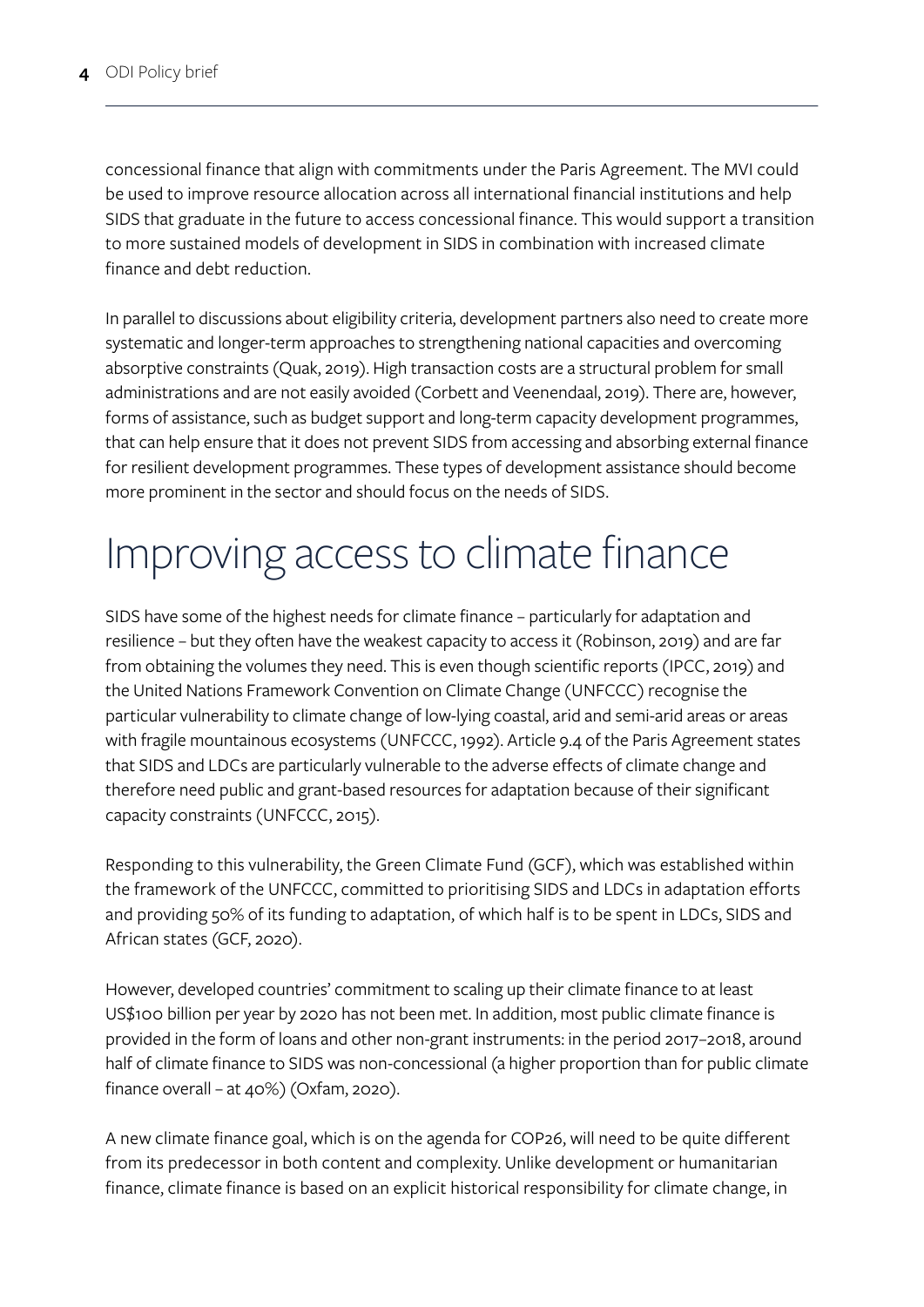addition to a moral imperative to support those most severely affected. Yet, to meet the targets in the Paris Agreement, climate finance must also be used effectively to drive the transition to low-carbon, climate-resilient economies and societies. This is especially important for SIDS, and in particular for those islands whose very existence depends on this transition.

Now is the time for a robust debate on appropriate levels of concessionality for climate finance – particularly for adaptation – and what a 'fair share' of climate finance should be for SIDS given their high vulnerability to climate change impacts and low contribution to global warming. SIDS have been acknowledged as a special case for sustainable development, so should there be a climate finance goal for SIDS to help realise this?

### Reducing the debt burden

The collapse in tourism revenues and the economic slowdown caused by Covid-19 have aggravated the debt positions of SIDS, putting them at greater risk of defaulting. But these debt problems have deeper roots than the recent crisis. Even before the pandemic, in 2019 external debt in 2019 accounted for 62% of gross domestic product on average in SIDS, compared with 29% for all developing countries and economies in transition (UNCTAD, 2020). Large-scale borrowing from public and private foreign creditors, particularly after disasters, has narrowed these countries' fiscal space, limiting their options to invest in adaptation and resilience (Bouhia and Wilkinson, 2021).

All SIDS except Antigua and Barbuda have since 2020 benefited from the International Monetary Fund's Covid-19 Financial Assistance and Debt Service Relief, and 13 SIDS have benefited from the G20 Covid-19 Debt Service Suspension Initiative (DSSI) (World Bank, 2021), but official support is needed to address the short- and longer-term debt problem in SIDS.

First, SIDS need to be given more 'breathing space'. Given the looming debt crisis, more comprehensive measures are needed – and fast. In particular, the G20 DSSI eligibility criteria should be extended so that SIDS with relatively high per capita income levels can also benefit from 'debt standstills' (OECD, 2020b). The DSSI also needs to cover all creditors (OECD, 2021) – bilateral, private and multilateral. Given the alarming levels of debt distress in SIDS, private creditors should be encouraged to join temporary debt repayment suspension programmes (Prizzon et al., 2021) to allow time for economic recovery and avert huge financial losses in the future (should the country default or require debt restructuring).

Second, an urgent assessment of the long-term debt sustainability of SIDS is due. Debt repayment needs to be compatible with restoring and maintaining sustainable and inclusive growth beyond the Covid-19 crisis, as well as balanced fiscal and trade trajectories. SIDS need to be able to invest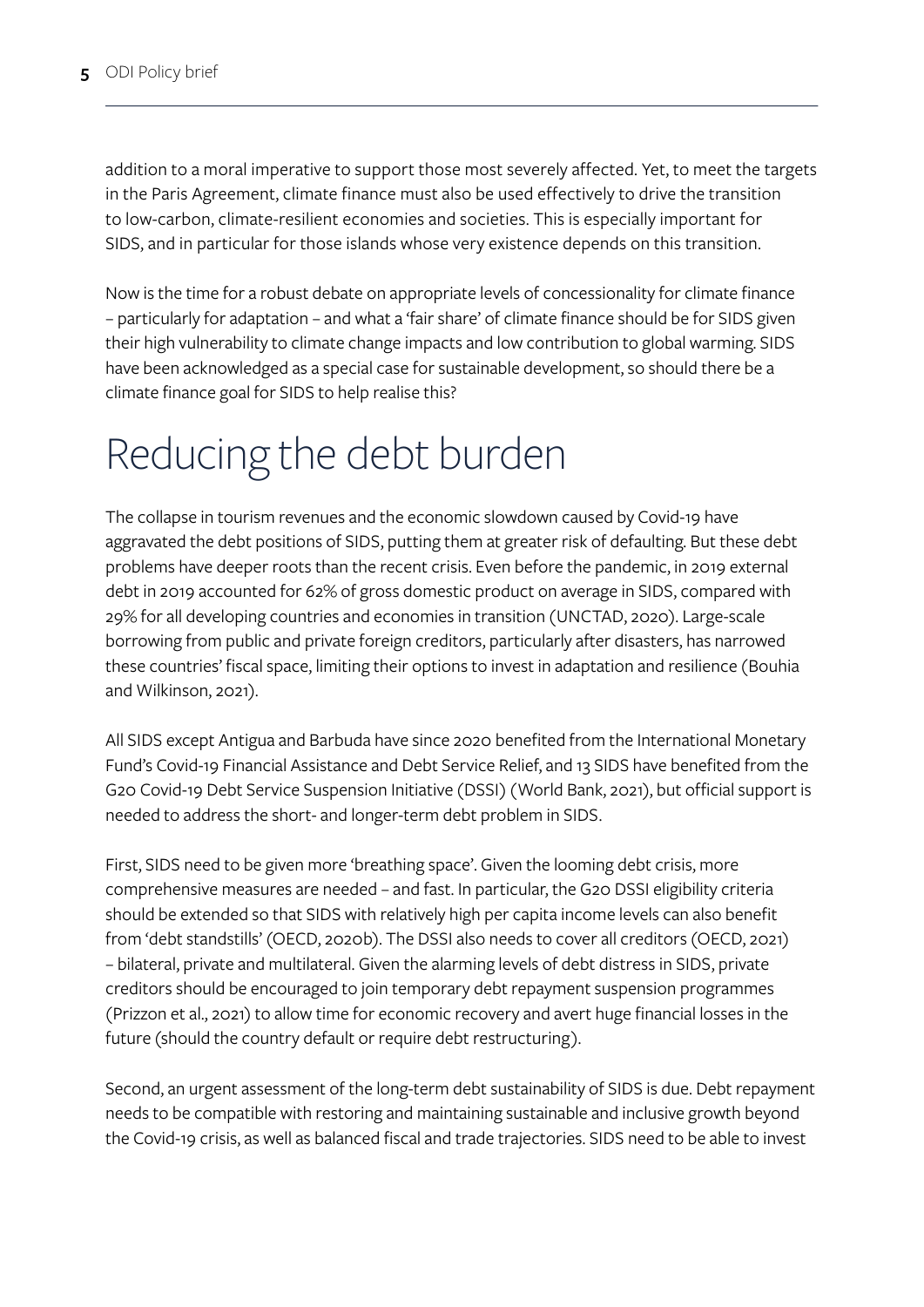to build the resilience of their economies to climate change and other external shocks. Some type of debt relief or restructuring initiative that goes beyond a temporary standstill is therefore needed (Humphrey and Mustapha, 2020).

One option being considered by SIDS' governments as a solution for heavy indebtedness is swapping debt for climate change adaptation and mitigation measures. So-called 'debt-forclimate swaps' offer debt forgiveness to countries that commit to funding conservation and natural resource management, resilience and renewable energy projects. These need to be applied at scale – and without the kind of conditionalities that hinder countries' own climate change agendas. Implementation may be challenging, involving time-consuming negotiations and extensive monitoring of funds.

#### Conclusions

SIDS are at a critical juncture in their relatively short post-independence histories, and reliant on urgently needed reforms in global institutions. Building resilience to climate change and other shocks means tackling both debt and climate crises simultaneously. This will allow SIDS to use different sources of external finance to invest in resilience, diversify their economies and develop skills and capacities so they can be flexible in responding to climate change impacts and other shocks in the future.

SIDS have immense potential, but they also face significant structural challenges in managing risks because of their size, openness and other factors. They have successfully pursued niche development opportunities in service sectors such as tourism, which has generated income but resulted in environmental degradation and increased exposure to natural hazards, high levels of debt when disasters occur (due to lack of diversification) and limited options for reducing that debt.

This presents a triple jeopardy for young people in SIDS, who will inherit crippling debt, a degraded environment, and frequent and destructive disasters. There is a historical and moral obligation for development partners to help SIDS overcome the structural challenges that they face – even if these cannot actually be removed.

The SAMOA Pathway adopted by the UN on 14 November 2014 acknowledges the SIDS' special case for sustainable development, but this needs to translate into greater support and improved coordination of climate and development cooperation. Reforms are needed across development assistance, debt and climate finance, using common definitions and criteria for eligibility and towards common goals of honouring commitments under the Paris Agreement and SAMOA Pathway and improving aid effectiveness.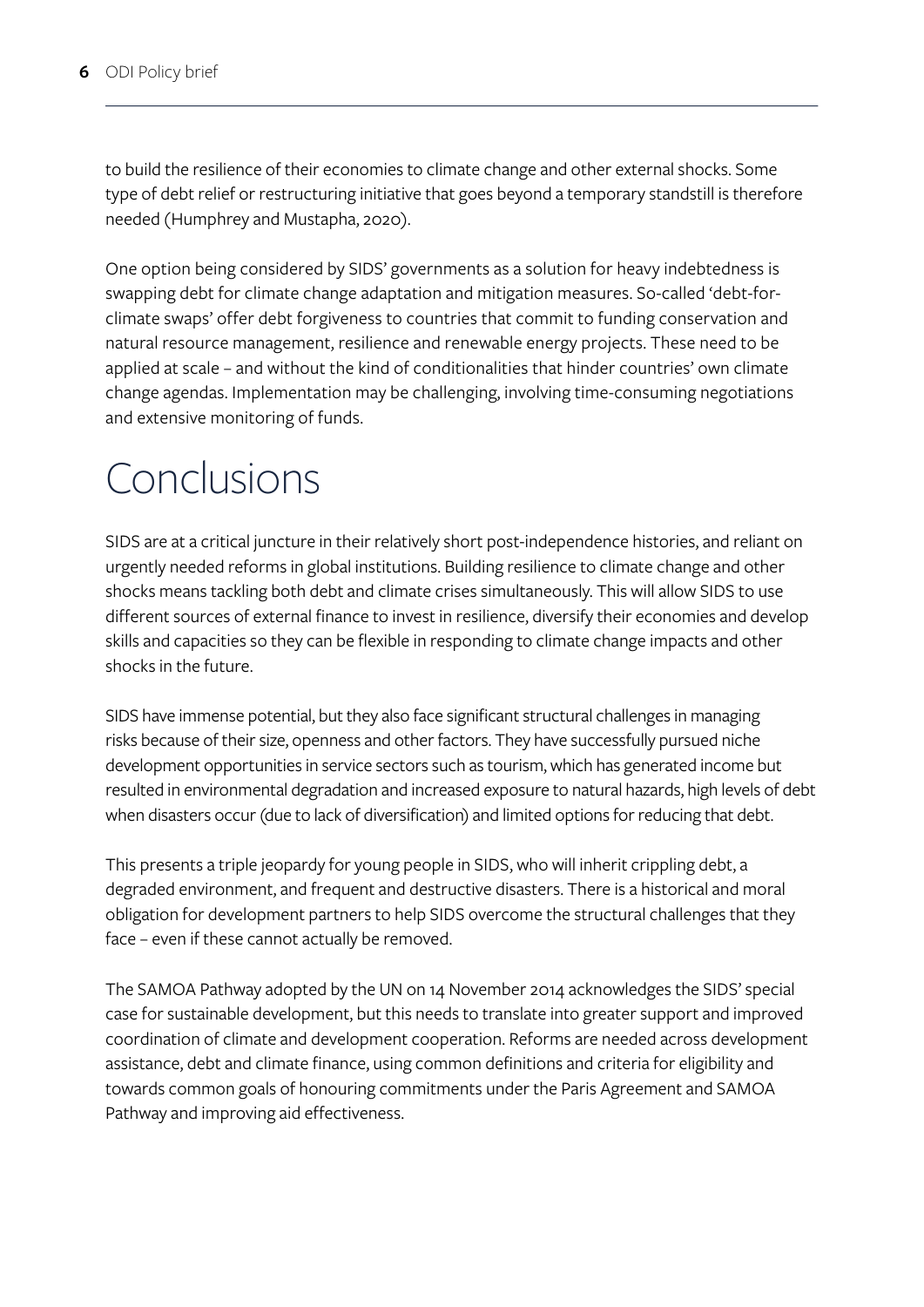### References

**Bishop, M.L.** (2013) *The political economy of Caribbean development*. London: Palgrave.

- **Bishop, M.L., Bouhia, R. and Carter, G. et al** (forthcoming) *Towards sustained development in small islands: why we need to reshape the global governance architecture to support longterm post-pandemic recovery and solutions to the climate crisis in SIDS*. London: ODI.
- **Bishop, M.L. and Murray-Evans, P.** (2020) 'Five little B(R)ICS: huffing and puffing, but not blowing your house in' *New Political Economy* 25(5): 691–702.
- **Bouhia, B. and Wilkinson, E.** (2021) 'Small-Island Developing States need urgent support to avoid debt defaults' 30 March, ODI ([https://odi.org/en/insights/small-island-developing-states](https://odi.org/en/insights/small-island-developing-states-need-urgent-support-to-avoid-debt-defaults)[need-urgent-support-to-avoid-debt-defaults\)](https://odi.org/en/insights/small-island-developing-states-need-urgent-support-to-avoid-debt-defaults).
- **Corbett, J. and Veenendaal, W.** (2019) 'Why small states are beautiful' *Political Insight* 10(1): 4–8.
- **GCF Green Climate Fund** (2020) 'Climate action during the pandemic. Green Climate Fund Annual Results Report' ([www.greenclimate.fund/sites/default/files/page/gcf-annual-results](http://www.greenclimate.fund/sites/default/files/page/gcf-annual-results-report-2020_0.pdf)[report-2020\\_0.pdf\)](http://www.greenclimate.fund/sites/default/files/page/gcf-annual-results-report-2020_0.pdf).
- **Girvan, N.** (2010) 'Technification, sweetification, treatyfication: the politics of the Caribbean-EU Economic Partnership Agreement' *Interventions: International Journal of Postcolonial Studies*  12(1): 100–111.
- Heron, T. (2011) 'Asymmetric bargaining and development trade-offs in the CARIFORUM-European Union Economic Partnership' *Review of International Political Economy* 18(3): 328–357 ([https://doi.org/10.1080/09692290.2010.481916\)](https://doi.org/10.1080/09692290.2010.481916).
- **Heron, T.** (2013) *Pathways from preferential trade: the politics of trade adjustment in Africa, the Caribbean and Pacific*. London: Palgrave.
- **Humphrey, C. and Mustapha, S.** (2020) *Lend or suspend? Maximising the impact of multilateral bank financing in the Covid-19 crisis*. ODI Working Paper 585. London: ODI ([https://cdn.odi.](https://cdn.odi.org/media/documents/Lend_or_suspend_Maximising_the_impact_of_multilateral_bank_financing_in_the_Covid.pdf) [org/media/documents/Lend\\_or\\_suspend\\_Maximising\\_the\\_impact\\_of\\_multilateral\\_bank\\_](https://cdn.odi.org/media/documents/Lend_or_suspend_Maximising_the_impact_of_multilateral_bank_financing_in_the_Covid.pdf) [financing\\_in\\_the\\_Covid.pdf\)](https://cdn.odi.org/media/documents/Lend_or_suspend_Maximising_the_impact_of_multilateral_bank_financing_in_the_Covid.pdf).
- **IPCC Intergovernmental Panel on Climate Change** (2019) 'Summary for policymakers' in H.-O. Pörtner, D.C. Roberts, V. Masson-Delmotte et al. (eds) *IPCC Special Report on the Ocean and Cryosphere in a Changing Climate*. Intergovernmental Panel on Climate Change.
- **Jalles d'Orey, M.A. and Prizzon, A.** (2019) *Exit from aid: an analysis of donor experiences*. London: ODI [\(www.odi.org/publications/11297-exit-aid-analysis-donor-experiences\)](http://www.odi.org/publications/11297-exit-aid-analysis-donor-experiences).
- **OECD Organisation for Economic Co-operation and Development** (2020a) *External financing to Small Island Developing States (SIDS): where we stand*. OECD Factsheet.
- **OECD** (2020b) *Policy responses to Coronavirus (COVID-19): a "debt standstill" for the poorest countries: How much is at stake?* Paris: OECD [\(www.oecd.org/coronavirus/policy-responses/a](http://www.oecd.org/coronavirus/policy-responses/a-debt-standstill-for-the-poorest-countries-how-much-is-at-stake-462eabd8)[debt-standstill-for-the-poorest-countries-how-much-is-at-stake-462eabd8](http://www.oecd.org/coronavirus/policy-responses/a-debt-standstill-for-the-poorest-countries-how-much-is-at-stake-462eabd8)).
- **OECD** (2021) COVID 19: Debt Service Suspension Initiative ([www.worldbank.org/en/topic/debt/](http://www.worldbank.org/en/topic/debt/brief/covid-19-debt-service-suspension-initiative) [brief/covid-19-debt-service-suspension-initiative\)](http://www.worldbank.org/en/topic/debt/brief/covid-19-debt-service-suspension-initiative).
- **Oxfam** (2020) *Climate finance shadow report 2020: assessing progress towards the \$100 billion commitment*. Oxford: Oxfam.